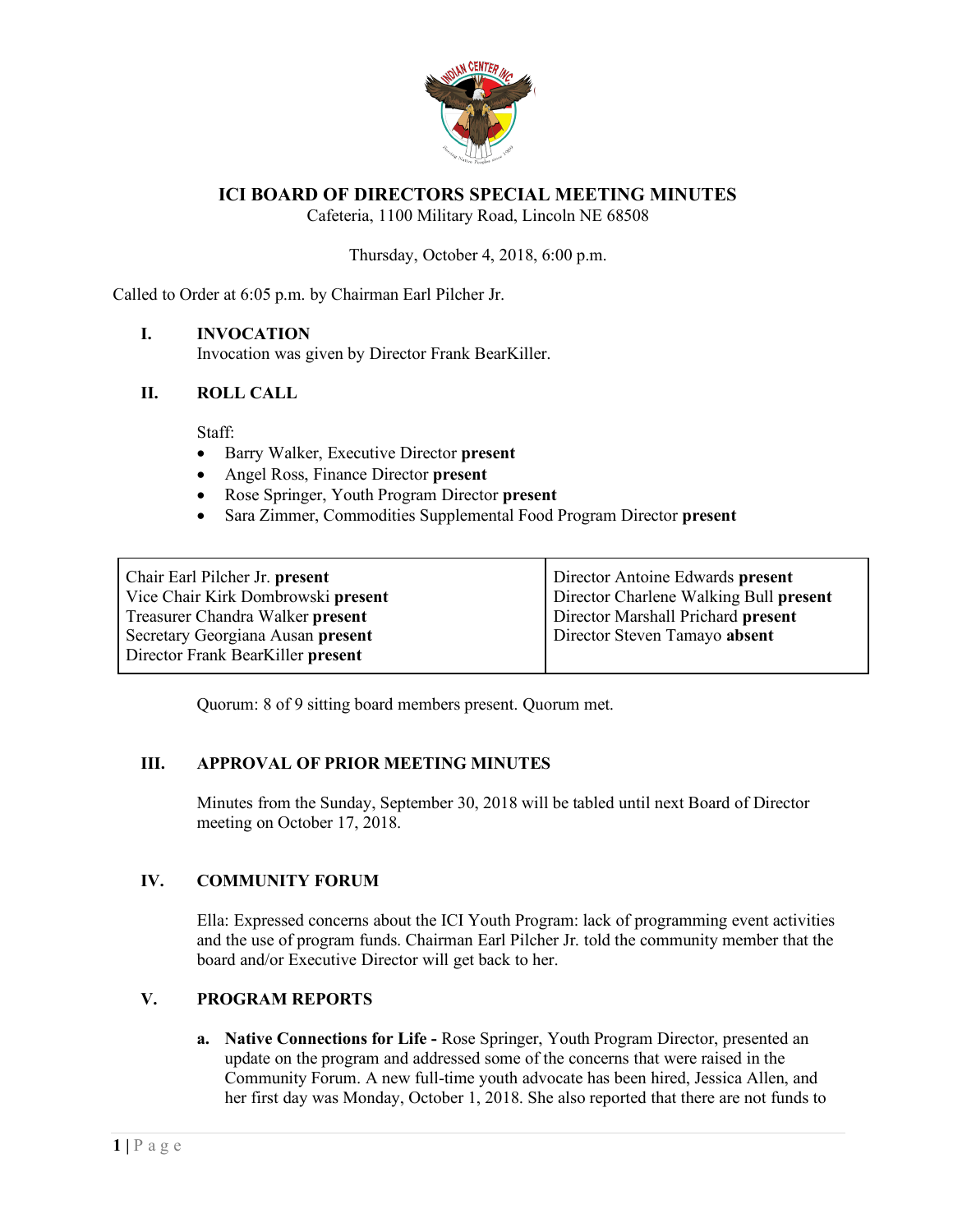

provide for transportation/bus for youth. Springer requested an asbestos report. The results from the asbestos report were received and it reflected negative for asbestos. She issued a bill for \$350 for this service to ICI for payment. Springer expressed a concern for bills not getting paid. Springer also shared two documents with the board: (1) letter from her health insurance company stating that payments were not made to keep her insurance effective; (2) a grievance letter regarding the Finance Director and payments not being made. Mike Wolfe spoke to the sewage, air conditioning, asbestos concerns that prevented youth programming from getting scheduled this year.

- **b. Commodities Supplemental Foods Program (CSFP) –** Sara Zimmer, CSFP Director, reported that everything is good with the program and she had nothing to report at this time. She will provide a full report at the next schedule Board Meeting.
- **c. Finance Report –** Angel Ross, Finance Director, reported that there were no deposits made for four (4) football games and one (1) volleyball parking to date. \$300 cash was given for each parking event to provide for change but none of the cash was received in return, for a total of \$1,500 to date.

# **VI. COMMUNITY FORUM**

Chairman Earl Pilcher Jr. reopened the Community Forum to allow for additional members of the community to speak before the board of directors move into Executive Session.

Sue Bad Moccasin, on behalf of the Southeast Nebraska Native American Coalition (SENNAC), reported that SENNAC participated in the parking fundraiser and split 50/50 with the ICI. \$1,483.00 was SENNAC's share. Mike Wolfe reported that he has the ICI share for deposit. Bad Moccasin also shared that she was approached by four (4) parents whose children were dancers at the ICI Pow Wow. These parents said their children were shorted payouts from ICI.

Elle Hansen addressed an issue she had heard that a board of director was hostile with a community member. She requested that this director be removed from the board and recommended that the board suspend the Executive Director's fiscal abilities going forward.

Angel Ross shared her concern about six (6) missing air conditioning units and her concern that an individual was paid to install these units. She also shared her concern that not enough community members and youth were involved in the back-to-school dinner.

Jose Bad Moccasin shared his concern about the same incident that Hansen had referred to. As a person who was present at the incident, he provided some clarification. He also provided clarification around a concern with an ICI bank statement. He also noted that he sent a grievance letter in June 2016 and requested a response to his letter.

Nicole Bad Moccasin was also present at the same incident that Hansen and Joe Bad Moccassin referred to. She shared her recollection of the incident and expressed her disappointment with the Director stating they would call the police.